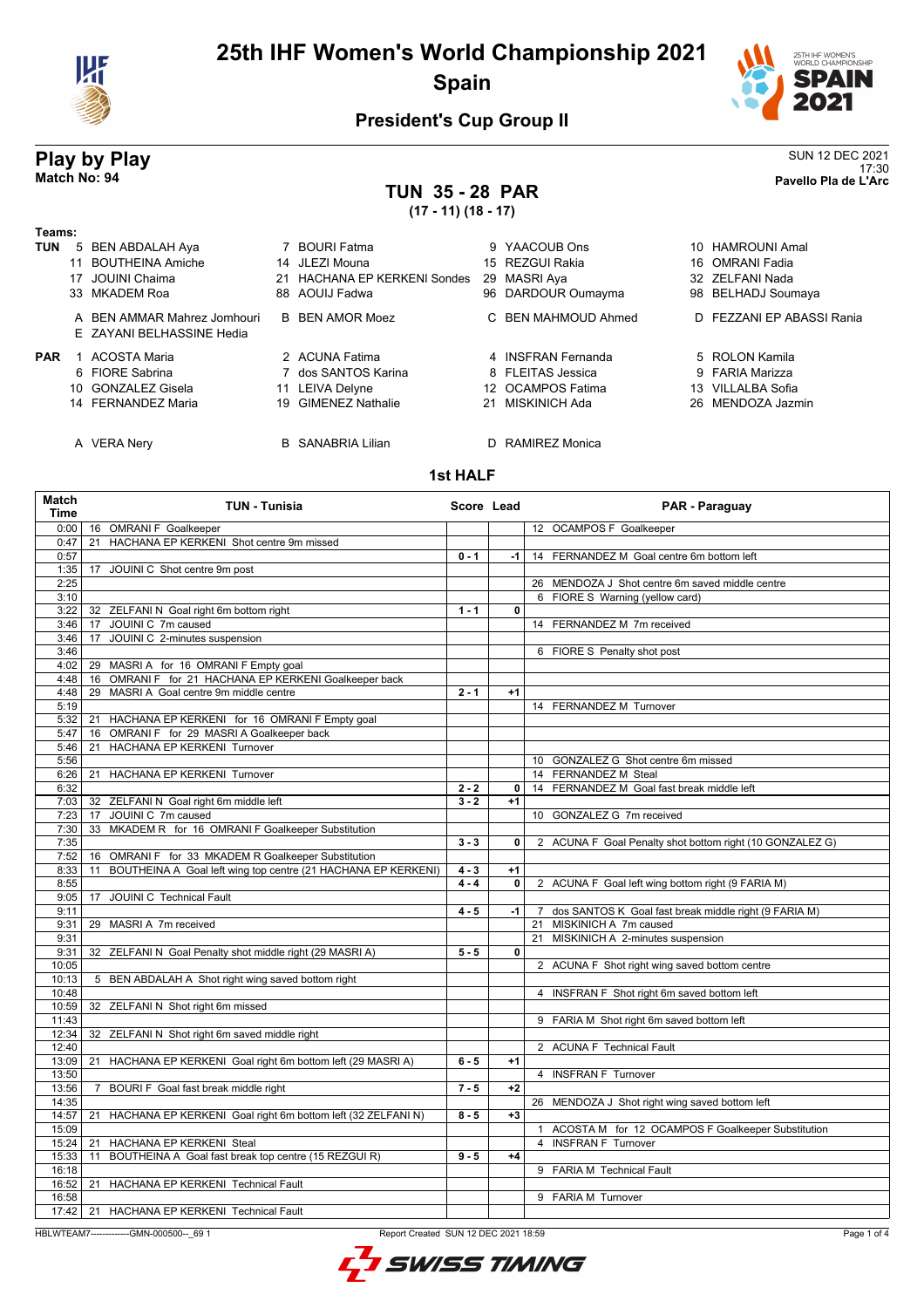

**25th IHF Women's World Championship 2021 Spain**



### **President's Cup Group II**

# **Play by Play**<br>Match No: 94<br>Pavello Pla de L'Arc

17:30 **Match No: 94 Pavello Pla de L'Arc**

### **TUN 35 - 28 PAR (17 - 11) (18 - 17)**

#### **1st HALF**

| <b>Match</b><br><b>Time</b> | <b>TUN - Tunisia</b>                                                  | Score Lead |      | PAR - Paraguay                                         |
|-----------------------------|-----------------------------------------------------------------------|------------|------|--------------------------------------------------------|
| 18:14                       |                                                                       |            |      | 13 VILLALBA S Technical Fault                          |
| 18:34                       | 32 ZELFANI N Goal right wing bottom right (29 MASRI A)                | $10 - 5$   | $+5$ |                                                        |
| 18:42                       |                                                                       |            |      | Team timeout                                           |
| 19:08                       |                                                                       |            |      | 13 VILLALBA S Shot right wing saved middle centre      |
| 19:42                       | <b>HACHANA EP KERKENI Turnover</b><br>21                              |            |      | 13 VILLALBA S Steal                                    |
| 19:59                       |                                                                       | $10 - 6$   | $+4$ | 2 ACUNA F Goal left wing bottom right (9 FARIA M)      |
| 20:39                       | MASRI A Shot centre 6m saved bottom left<br>29                        |            |      |                                                        |
| 21:19                       |                                                                       |            |      | 14 FERNANDEZ M Technical Fault                         |
| 22:21                       | HACHANA EP KERKENI Goal right 6m bottom right (5 BEN ABDALAH A)<br>21 | $11 - 6$   | $+5$ |                                                        |
| 22:28                       |                                                                       | $11 - 7$   | $+4$ | 14 FERNANDEZ M Goal fast break bottom right            |
| 22:29                       | 14 JLEZI M 2-minutes suspension                                       |            |      |                                                        |
| 22:47                       | 14 JLEZI M for 16 OMRANI F Empty goal                                 |            |      |                                                        |
| 22:58                       | 32 ZELFANI N Turnover                                                 |            |      | 8 FLEITAS J Steal                                      |
| 23:02                       | 16 OMRANI F for 7 BOURI F Goalkeeper back                             |            |      |                                                        |
| 23:04                       | 29 MASRI A Steal                                                      |            |      | 8 FLEITAS J Turnover                                   |
| 23:15                       | 5 BEN ABDALAH A Goal right wing middle left (29 MASRI A)              | $12 - 7$   | $+5$ |                                                        |
| 23:33                       | MASRI A 7m caused<br>29                                               |            |      | 4 INSFRAN F 7m received                                |
| 23:51                       |                                                                       | $12 - 8$   | $+4$ | 2 ACUNA F Goal Penalty shot middle left (4 INSFRAN F)  |
| 24:05                       | BOURI F for 16 OMRANI F Empty goal<br>$\overline{7}$                  |            |      |                                                        |
| 24:25                       | 16 OMRANI F for 7 BOURI F Goalkeeper back                             |            |      |                                                        |
| 24:27                       | 5 BEN ABDALAH A Goal right wing bottom left                           | $13 - 8$   | $+5$ |                                                        |
| 24:38                       |                                                                       |            |      | 13 VILLALBA S Shot right wing saved middle left        |
| 25:14                       | 14 JLEZI M 7m received                                                |            |      | 6 FIORE S 7m caused                                    |
| 25:29                       | 10 HAMROUNI A Goal Penalty shot middle right (14 JLEZI M)             | $14 - 8$   | $+6$ |                                                        |
| 25:43                       |                                                                       | $14 - 9$   | $+5$ | 6 FIORE S Goal centre 6m top centre (14 FERNANDEZ M)   |
| 26:14                       | BOURI F Goal left wing middle right (29 MASRI A)                      | $15 - 9$   | $+6$ |                                                        |
| 26:34                       | JLEZI M 7m caused<br>14                                               |            |      | 4 INSFRAN F 7m received                                |
| 26:39                       | 33 MKADEM R for 16 OMRANI F Goalkeeper Substitution                   |            |      |                                                        |
| 26:43                       |                                                                       | $15 - 10$  | $+5$ | 2 ACUNA F Goal Penalty shot bottom right (4 INSFRAN F) |
| 27:02                       | 16 OMRANI F for 33 MKADEM R Goalkeeper Substitution                   |            |      |                                                        |
| 27:27                       | HACHANA EP KERKENI Goal left 6m middle right<br>21                    | $16 - 10$  | $+6$ |                                                        |
| 27:40                       |                                                                       |            |      | 26 MENDOZA J Shot right wing missed                    |
| 28:01                       | Team timeout                                                          |            |      |                                                        |
| 28:20                       | <b>HAMROUNI A Turnover</b><br>10 <sup>1</sup>                         |            |      | 14 FERNANDEZ M Steal                                   |
| 28:26                       | <b>MASRIA</b> Steal<br>29                                             |            |      | 14 FERNANDEZ M Turnover                                |
| 28:33                       | HAMROUNI A Goal right 6m middle left (29 MASRI A)<br>10 <sup>°</sup>  | $17 - 10$  | $+7$ |                                                        |
| 29:08                       |                                                                       | $17 - 11$  | $+6$ | 4 INSFRAN F Goal right wing middle left (9 FARIA M)    |
| 29:52                       | HAMROUNI A Shot left 6m saved bottom centre<br>10                     |            |      |                                                        |
| 14:57                       | 21<br>HACHANA EP KERKENI Shot left 6m saved                           |            |      |                                                        |

#### **2nd HALF**

| Match<br>Time | TUN - Tunisia                                            | Score Lead |      | PAR - Paraguay                                          |
|---------------|----------------------------------------------------------|------------|------|---------------------------------------------------------|
| 30:00         | 16 OMRANI F Goalkeeper                                   |            |      | <b>ACOSTA M Goalkeeper</b>                              |
| 30:19         |                                                          |            |      | <b>FERNANDEZ M Technical Fault</b><br>14                |
| 30:58         | HACHANA EP KERKENI Shot left 6m post<br>21               |            |      |                                                         |
| 31:09         |                                                          |            |      | LEIVA D Shot right wing saved bottom left               |
| 31:36         |                                                          | $17 - 12$  | $+5$ | FIORE S Goal centre 6m middle left (4 INSFRAN F)        |
| 31:59         | 29 MASRI A Goal left 6m bottom right                     | $18 - 12$  | $+6$ |                                                         |
| 32:06         |                                                          | $18 - 13$  | $+5$ | LEIVA D Goal fast break top left (4 INSFRAN F)<br>11    |
| 32:40         | HACHANA EP KERKENI Shot left 9m saved middle left<br>21  |            |      |                                                         |
| 32:59         |                                                          |            |      | LEIVA D Shot right wing saved middle left               |
| 33:06         |                                                          |            |      | <b>FIORE S</b> Technical Fault<br>6                     |
| 33:44         | <b>HACHANA EP KERKENI Technical Fault</b><br>21          |            |      |                                                         |
| 34:16         |                                                          |            |      | <b>LEIVA D Technical Fault</b><br>11                    |
| 34:28         | MASRI A Shot centre 9m blocked<br>29                     |            |      | 6 FIORE S Block                                         |
| 35:03         | HAMROUNI A Goal right 6m middle left<br>10 <sup>°</sup>  | $19 - 13$  | $+6$ |                                                         |
| 35:10         | 15 REZGUIR 7m caused                                     |            |      | 4 INSFRAN F 7m received                                 |
| 35:10         | 15 REZGUI R 2-minutes suspension                         |            |      |                                                         |
| 35:10         |                                                          | $19 - 14$  | $+5$ | 2 ACUNA F Goal Penalty shot middle right (4 INSFRAN F)  |
| 35:40         | 14 JLEZI M for 16 OMRANI F Empty goal                    |            |      |                                                         |
| 35:51         | BOURI F Shot left wing missed                            |            |      |                                                         |
| 35:56         | OMRANI F for 10 HAMROUNI A Goalkeeper back<br>16         |            |      |                                                         |
| 36:03         |                                                          | $19 - 15$  | $+4$ | LEIVA D Goal right wing bottom left (4 INSFRAN F)<br>11 |
| 36:14         | HAMROUNI A for 16 OMRANI F Empty goal<br>10 <sup>°</sup> |            |      |                                                         |
| 36:30         | HACHANA EP KERKENI Goal left 6m middle right<br>21       | $20 - 15$  | $+5$ |                                                         |
| 36:30         | OMRANI F for 10 HAMROUNI A Goalkeeper back<br>16         |            |      |                                                         |
| 36:30         |                                                          |            |      | 6 FIORE S 2-minutes suspension                          |

HBLWTEAM7-------------GMN-000500--\_69 1 Report Created SUN 12 DEC 2021 18:59

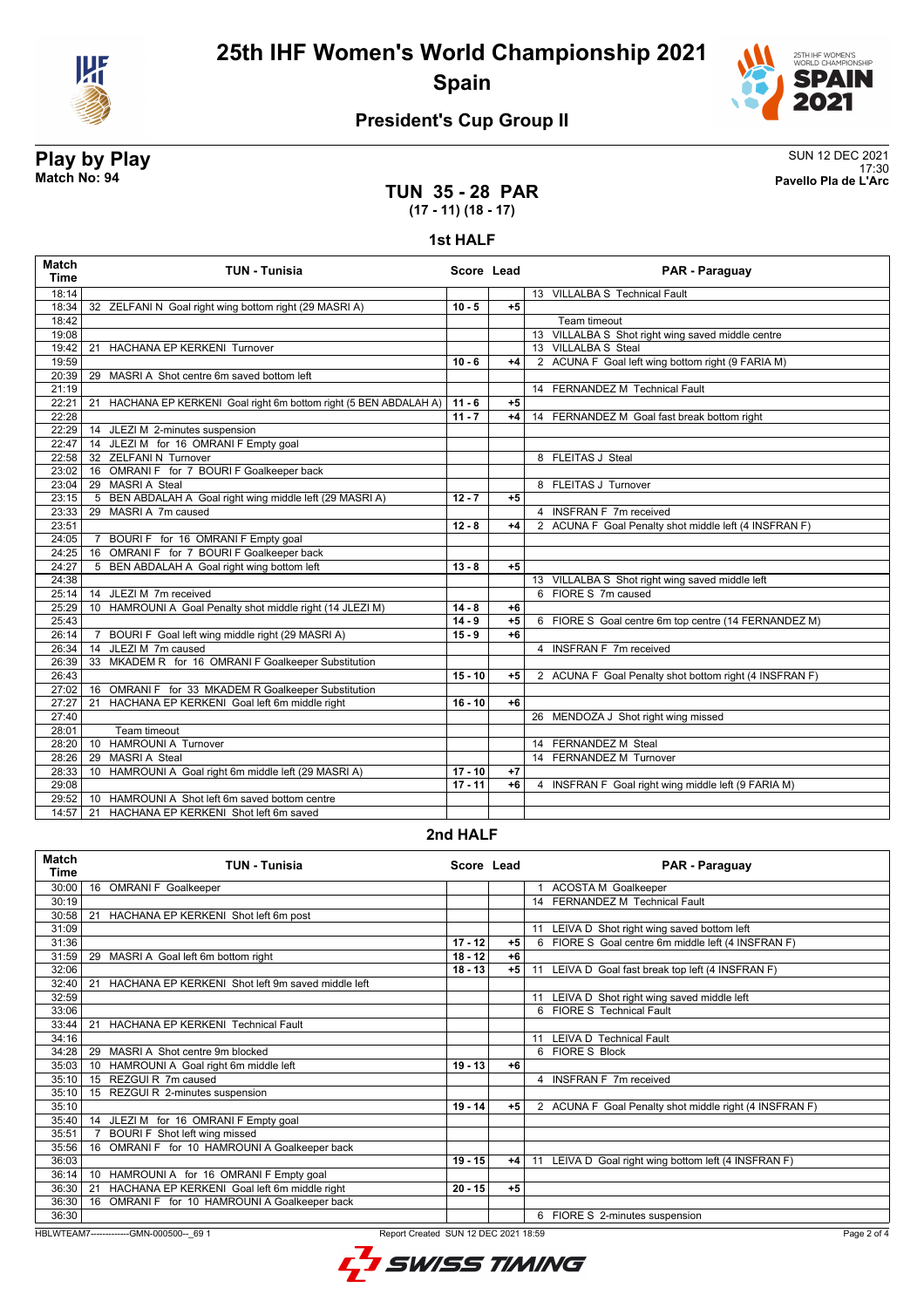

**25th IHF Women's World Championship 2021 Spain**



### **President's Cup Group II**

**Play by Play**<br>Match No: 94<br>Pavello Pla de L'Arc 17:30 **Match No: 94 Pavello Pla de L'Arc**

### **TUN 35 - 28 PAR (17 - 11) (18 - 17)**

#### **2nd HALF**

| <b>Match</b><br><b>Time</b> | <b>TUN - Tunisia</b>                                                                                   | Score Lead |              | <b>PAR - Paraguay</b>                                     |
|-----------------------------|--------------------------------------------------------------------------------------------------------|------------|--------------|-----------------------------------------------------------|
| 37:06                       | 10 HAMROUNI A Steal                                                                                    |            |              | 14 FERNANDEZ M Turnover                                   |
| 37:26                       | HACHANA EP KERKENI Goal fast break bottom left (7 BOURI F)<br>21                                       | $21 - 15$  | $+6$         |                                                           |
| 37:48                       |                                                                                                        |            |              | 9 FARIA M Technical Fault                                 |
| 37:59                       | BOURI F Shot centre 6m saved middle left<br>$\overline{7}$                                             |            |              |                                                           |
| 38:24                       |                                                                                                        |            |              | 2 ACUNA F Technical Fault                                 |
| 38:39                       | 10 HAMROUNI A Goal right 6m top left (29 MASRI A)<br>15 REZGUI R Steal                                 | $22 - 15$  | $+7$         |                                                           |
| 38:48                       | JLEZI M Technical Fault                                                                                |            |              | 6 FIORE S Turnover                                        |
| 39:26<br>39:41              | 14                                                                                                     |            |              | 11 LEIVA D Shot right wing saved bottom left              |
| 40:13                       | 14 JLEZI M Shot centre 6m saved middle centre                                                          |            |              |                                                           |
| 40:35                       |                                                                                                        | $22 - 16$  | $+6$         | 11 LEIVA D Goal right wing bottom left (4 INSFRAN F)      |
| 41:30                       | 10 HAMROUNI A Shot right 9m blocked                                                                    |            |              | 7 dos SANTOS K Block                                      |
| 41:44                       | <b>HACHANA EP KERKENI Technical Fault</b><br>21                                                        |            |              |                                                           |
| 42:10                       |                                                                                                        | $22 - 17$  | $+5$         | 14 FERNANDEZ M Goal centre 6m middle right                |
| 42:30                       | <b>ZELFANI N Technical Fault</b><br>32                                                                 |            |              |                                                           |
| 42:40                       |                                                                                                        |            |              | 4 INSFRAN F Shot right 6m saved middle left               |
| 42:45                       | 15 REZGUI R Turnover                                                                                   |            |              | 6 FIORE S Steal                                           |
| 42:54                       |                                                                                                        | $22 - 18$  | $+4$         | 14 FERNANDEZ M Goal fast break middle right (4 INSFRAN F) |
| 42:54                       | Team timeout                                                                                           |            |              |                                                           |
| 43:25                       | 32 ZELFANI N Goal right 6m middle right (21 HACHANA EP KERKENI)                                        | $23 - 18$  | $+5$         |                                                           |
| 44:02<br>44:08              | 15 REZGUIR Steal                                                                                       | 24 - 18    | $+6$         | 9 FARIA M Turnover                                        |
| 44:35                       | HACHANA EP KERKENI Goal fast break top right (7 BOURI F)<br>21                                         |            |              | 26 MENDOZA J Technical Fault                              |
| 45:05                       | 14 JLEZI M Turnover                                                                                    |            |              |                                                           |
| 45:15                       |                                                                                                        | $24 - 19$  | $+5$         | 4 INSFRAN F Goal fast break bottom left (14 FERNANDEZ M)  |
| 46:05                       | HACHANA EP KERKENI Goal centre 6m middle right<br>21                                                   | $25 - 19$  | $+6$         |                                                           |
| 46:17                       |                                                                                                        |            |              | 2 ACUNA F Shot fast break saved middle right              |
| 46:30                       | 32 ZELFANIN Shot fast break post                                                                       |            |              |                                                           |
| 46:36                       |                                                                                                        |            |              | 12 OCAMPOS F for 1 ACOSTA M Goalkeeper Substitution       |
| 46:38                       |                                                                                                        |            |              | 4 INSFRAN F Shot right 6m missed                          |
| 46:49                       | 21 HACHANA EP KERKENI Technical Fault                                                                  |            |              |                                                           |
| 47:20                       |                                                                                                        |            |              | 2 ACUNA F Shot left wing saved middle centre              |
| 47:28                       | 15 REZGUI R Goal centre 6m top right (7 BOURI F)                                                       | $26 - 19$  | $+7$         |                                                           |
| 48:24                       |                                                                                                        | $26 - 20$  | $+6$         | 14 FERNANDEZ M Goal left wing top right (9 FARIA M)       |
| 48:49<br>48:55              | 29 MASRI A Technical Fault                                                                             | $26 - 21$  | $+5$         | 4 INSFRAN F Goal fast break middle right (14 FERNANDEZ M) |
| 49:20                       | 32 ZELFANI N Goal right 6m bottom right (29 MASRI A)                                                   | $27 - 21$  | $+6$         |                                                           |
| 49:32                       |                                                                                                        | $27 - 22$  | $+5$         | 9 FARIA M Goal centre 6m bottom right (4 INSFRAN F)       |
| 49:52                       | 29 MASRI A Goal centre 6m bottom right                                                                 | 28 - 22    | $+6$         |                                                           |
| 50:14                       | 15 REZGUIR Steal                                                                                       |            |              | 4 INSFRAN F Turnover                                      |
| 50:23                       | 32 ZELFANI N Shot fast break saved middle left                                                         |            |              |                                                           |
| 50:53                       |                                                                                                        |            |              | 26 MENDOZA J Shot right wing post                         |
| 51:13                       | 5 BEN ABDALAH A Goal right wing top centre (10 HAMROUNI A)                                             | 29 - 22    | $+7$         |                                                           |
| 51:22                       | BOURI F 2-minutes suspension<br>7                                                                      |            |              |                                                           |
| 51:35                       |                                                                                                        |            |              | 26 MENDOZA J Shot right wing saved middle left            |
| 51:51                       | 11 BOUTHEINA A for 16 OMRANI F Empty goal                                                              |            |              |                                                           |
| 52:09<br>52:09              | 16 OMRANI F for 10 HAMROUNI A Goalkeeper back<br>15 REZGUI R Goal left wing bottom right (17 JOUINI C) | $30 - 22$  | +8           |                                                           |
| 52:35                       |                                                                                                        |            |              | 14 FERNANDEZ M Shot left wing saved bottom right          |
| 52:42                       |                                                                                                        |            |              | 4 INSFRAN F Turnover                                      |
| 52:54                       | HAMROUNI A for 16 OMRANI F Empty goal<br>10                                                            |            |              |                                                           |
| 53:43                       | BEN ABDALAH A Shot right 6m saved bottom right<br>5                                                    |            |              |                                                           |
| 53:55                       | OMRANI F for 7 BOURI F Goalkeeper back<br>16                                                           |            |              |                                                           |
| 53:57                       |                                                                                                        | $30 - 23$  | $+7$         | 14 FERNANDEZ M Goal left wing top right (9 FARIA M)       |
| 54:40                       | 15 REZGUI R Turnover                                                                                   |            |              |                                                           |
| 54:45                       |                                                                                                        |            |              | Team timeout                                              |
| 55:12                       |                                                                                                        | $30 - 24$  | $+6$         | 6 FIORE S Goal centre 6m middle centre (9 FARIA M)        |
| 55:29                       | YAACOUB O Turnover<br>9                                                                                |            |              | 6 FIORE S Steal                                           |
| 55:35                       |                                                                                                        | $31 - 24$  |              | 14 FERNANDEZ M Turnover                                   |
| 56:07<br>56:18              | 10<br>HAMROUNI A Goal right 6m top left                                                                | $31 - 25$  | $+7$<br>$+6$ | 2 ACUNA F Goal left wing top right (14 FERNANDEZ M)       |
| 56:36                       | BELHADJ S Goal left 6m top centre (5 BEN ABDALAH A)<br>98                                              | $32 - 25$  | $+7$         |                                                           |
| 56:54                       |                                                                                                        |            |              | 26 MENDOZA J Shot right wing saved middle left            |
| 57:07                       | Team timeout                                                                                           |            |              |                                                           |
| 57:18                       | REZGUIR for 16 OMRANI F Empty goal<br>15                                                               |            |              |                                                           |
| 57:38                       | OMRANI F for 5 BEN ABDALAH A Goalkeeper back<br>16                                                     |            |              |                                                           |
| 57:41                       | JOUINI C Goal left 9m top right<br>17                                                                  | $33 - 25$  | $+8$         |                                                           |
| 57:55                       |                                                                                                        |            |              | 26 MENDOZA J Shot right wing saved top centre             |